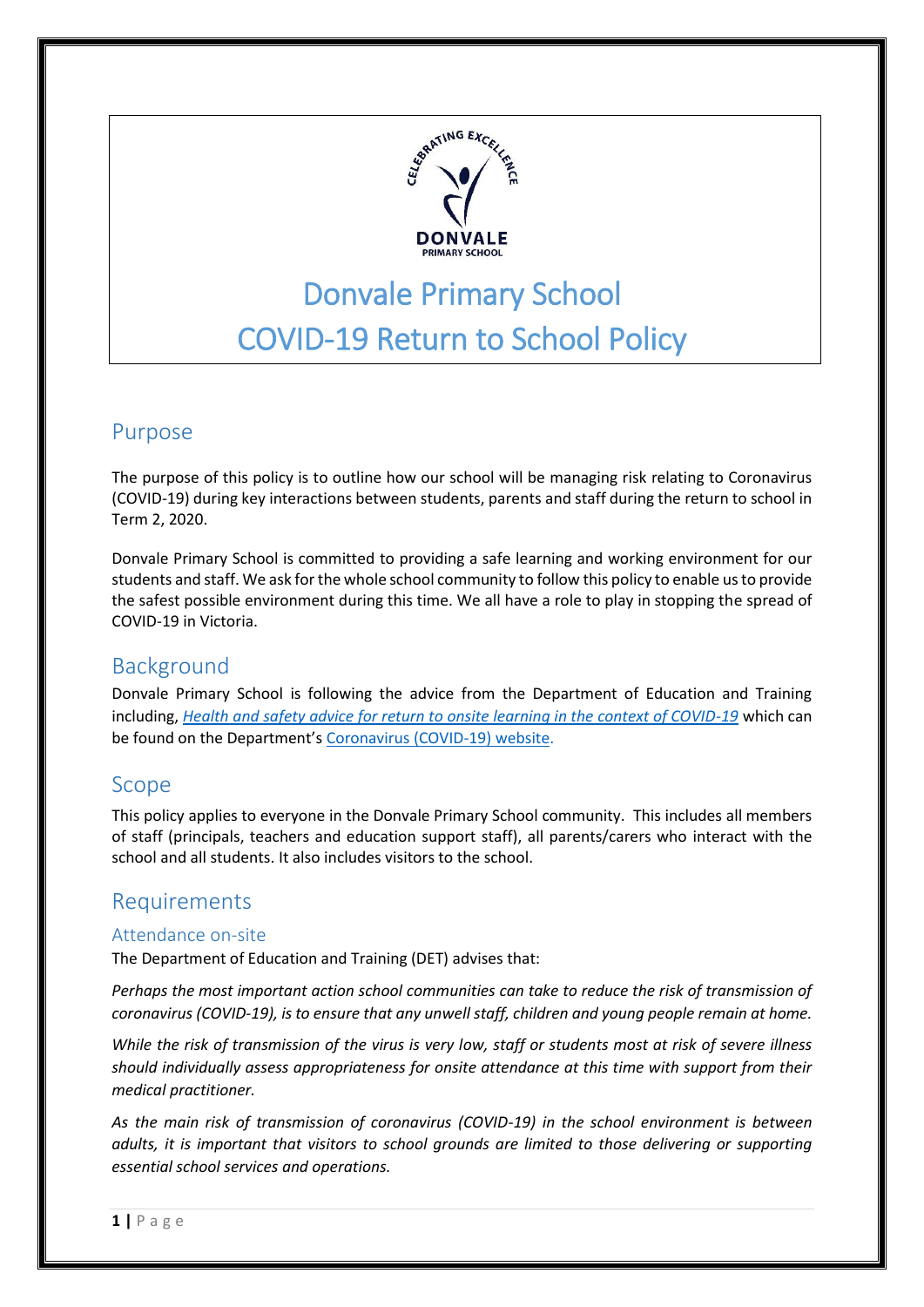This means that at our school:

- all unwell staff and students **must** stay home.
- parents/carers of students with complex medical needs (including those with compromised immune systems), should seek advice from the student's medical practitioner to support decision-making about whether on-site education is suitable, noting that this advice may change depending on the status of the coronavirus (COVID-19) pandemic in Victoria. This is in line with the [DET Health Care Needs](https://www.education.vic.gov.au/school/principals/spag/health/Pages/healthcareneeds.aspx) policy.
- visitors to school grounds will be limited to those delivering or supporting essential school services and operations (e.g. student health and wellbeing services, specialist curriculum programs, maintenance workers).
- additional staff, including parent volunteers, are discouraged from attending school at this time. Activities dependent on and involving parents eg Parent Helpers, are cancelled until further notice.
- we ask that any parents/carers wishing to discuss any matters with a staff member to first use the options of either a phone call, video call or email. If a face-to face meeting is needed, it must meet the physical distancing requirements of 1.5m between adults.
- all interschool activities that involve onsite attendance by students from other schools e.g. interschool sports, will either take place virtually or will be cancelled.
- school assemblies, excursions, camps and other non-essential large gatherings will be postponed. We will, however, aim to hold some assemblies over our school's PA systems.

## School arrival and departure

#### DET advises that:

*As the main risk of introducing coronavirus (COVID-19) to the school environment is from adults, close proximity between adult members of the school community should be avoided, particularly during school drop-off and pick-up.*

This means that at our school we ask staff and parents/carers to observe physical distancing measures by not congregating in areas inside or around the school.

To minimise interaction of students and adults within the school and at entry points we:

- o will introduce staggered drop off and pick up times to reduce the number of adults congregated at the school gate or outside classrooms.
	- $\triangleright$  Yr 1 / 2 students: 8.45am drop off; 3.15pm pick up.
	- $\triangleright$  Foundation: 9.00am drop off; 3.30pm pick up.
	- $\triangleright$  Yr 3 / 4 students: 8.45am drop off; 3.15pm pick up.
	- $\triangleright$  Yr 5 / 6 students: 9.00am drop off; 3.30pm pick up.
- $\circ$  will place witches hats at various drop off and pick up points to encourage spacing between adults and reduce the number gathering in any particular point around the school.
- $\circ$  ask all adults (with exception of staff) to leave the school grounds immediately after drop off and pick up.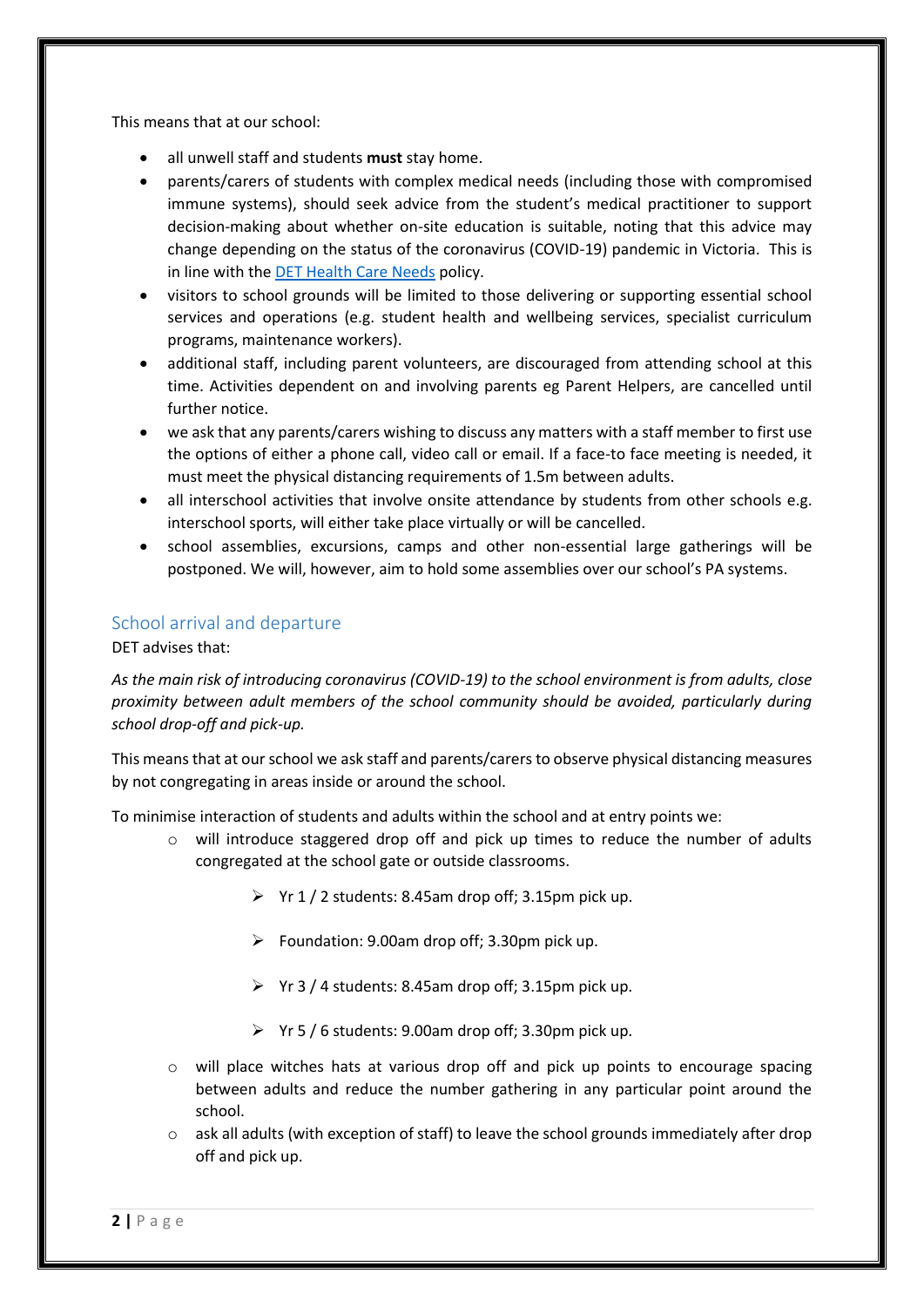- $\circ$  ask all students to leave the school grounds immediately after pick up or end of their school day.
- o request that parents only enter the school grounds when essential to do so and to contact the school by phone or email where appropriate instead.
- o encourage non-contact greetings.
- o ask that parents/carers do not to linger while picking up or dropping off students.
- **Please note:** Siblings from across year levels with different start times are able to start and finish their school day at the same time as their sibling. The teachers will be available for all children that fit this category. This will enable parents to leave the school grounds immediately rather than waiting around for the next school start or finish time. For example, if you have children in Foundation and Year 2, then you can drop both children off for 8:45am start. Similarly with pick up – both children can be picked up at 3.30pm. This will allow all Specialist classes held during the final block of the day to conclude without interruption.
- Where possible, non-school children are asked not to be brought to pick up or drop off.

## Hygiene

DET advises that:

*Everyone can protect themselves and prevent the spread of coronavirus by continuing effective hand hygiene.* 

At our school:

- All staff and students will undertake regular hand hygiene, particularly on arrival to school, before and after eating, after blowing their nose, coughing, sneezing or using the toilet. This will be directed or supervised by staff where required.
- Where soap and water are not readily available, hand sanitiser will be made available.
- Students must bring their own water bottles to school for use (and refilling). It is recommended that students do not drink directly from drinking fountains at this time.
- Staff and students are reminded to clean their mobile phones regularly. The Donvale Primary School Mobile Phone Policy remains in place so students will not be handling their mobile phones during the school day.
- Sharing of food is not permitted.

## Specific arrangements for teaching and learning environments and break times

DET advises that:

*Maintaining a physical distance of 1.5 metres will not always be practical in education settings. Physical distancing is most important between adults.*

*Reducing mixing between different cohorts (either classes or year levels) is recommended as a precautionary measure to minimise risk of spread of transmission and aid containment in the rare event of a confirmed case of coronavirus (COVID-19) on site.*

At our school we will be:

- separating different classes or year levels during break times to ensure intermingling with the same cohorts of students wherever possible e.g. Junior and senior play areas.
- keeping windows and doors open to promote fresh air flow indoors where possible and weather permitting.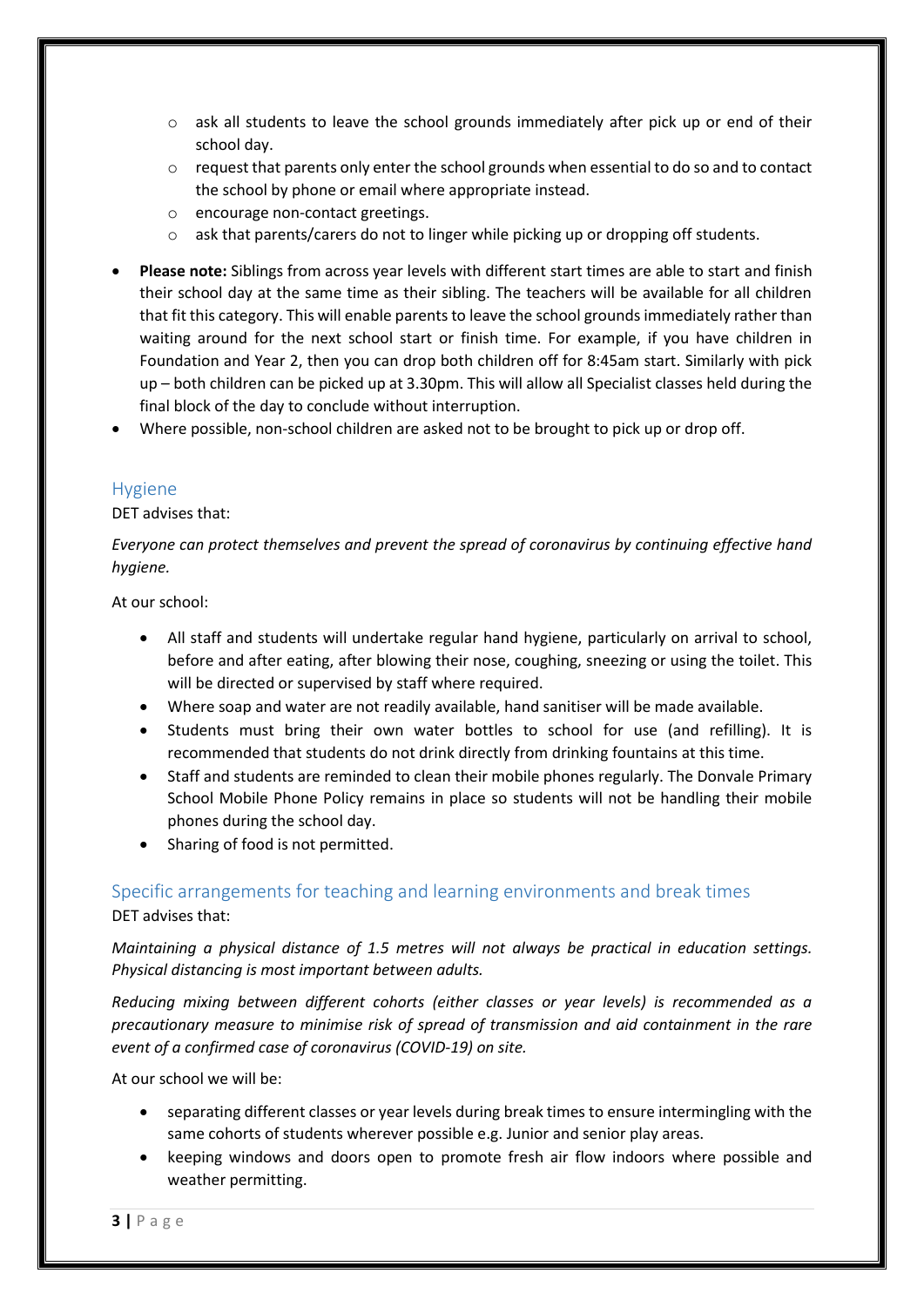- maximising use of outdoor learning areas or environments with enhanced ventilation where possible and as practical depending on weather conditions.
- ensuring that students and staff will largely remain in the same classroom areas where possible rather than moving for particular classes from room to room.
- organising student traffic in corridors (e.g. dividing the corridor for traffic direction).
- maintaining physical distancing as much as practical when working in a classroom together.

#### School offices and staff facilities

DET advises that:

*As the greatest risk of transmission of coronavirus (COVID-19) in the school environment is between adults, close proximity between staff will be avoided where possible and especially in offices and staff rooms.*

In line with other workplaces across Victoria, we will remind staff to maintain physical distancing from each other as much as possible in the reception, staff room and offices.

#### Cleaning and facilities management

DET advises that:

*Environmental cleaning, coupled with regular hand hygiene, remains important to reduce the risk of coronavirus (COVID-19) transmission.*

At our school we will:

- continue extension of routine environmental cleaning, including progressive cleaning throughout the day to ensure that risks of transmission are reduced for high-touch services. See Department information about [Access to cleaning supplies and services.](https://www.education.vic.gov.au/school/teachers/management/infrastructure/Pages/cleaningsupplies.aspx)
- carefully consider the necessity of using shared items or equipment e.g.: shared computers, class sets of teaching and learning materials, musical instruments etc at this time.
- be practising hand hygiene immediately before and after use of shared equipment.

#### Sport and recreation

DET advises that:

*In line with community advice, reasonable precautions are still advised to reduce the risk of coronavirus (COVID-19) transmission in the context of sport and recreation.*

- Playground equipment can be used. However, students will be directed to practise hand hygiene before and after use.
- Wherever possible, outdoor facilities will be used for physical education and recreational play. Where indoor facilities are used, we will limit the number of students.
- Swimming and aquatic facilities will not be used.
- We will encourage non-contact sports at this time. Hand hygiene will be practised before and after use of any sporting equipment.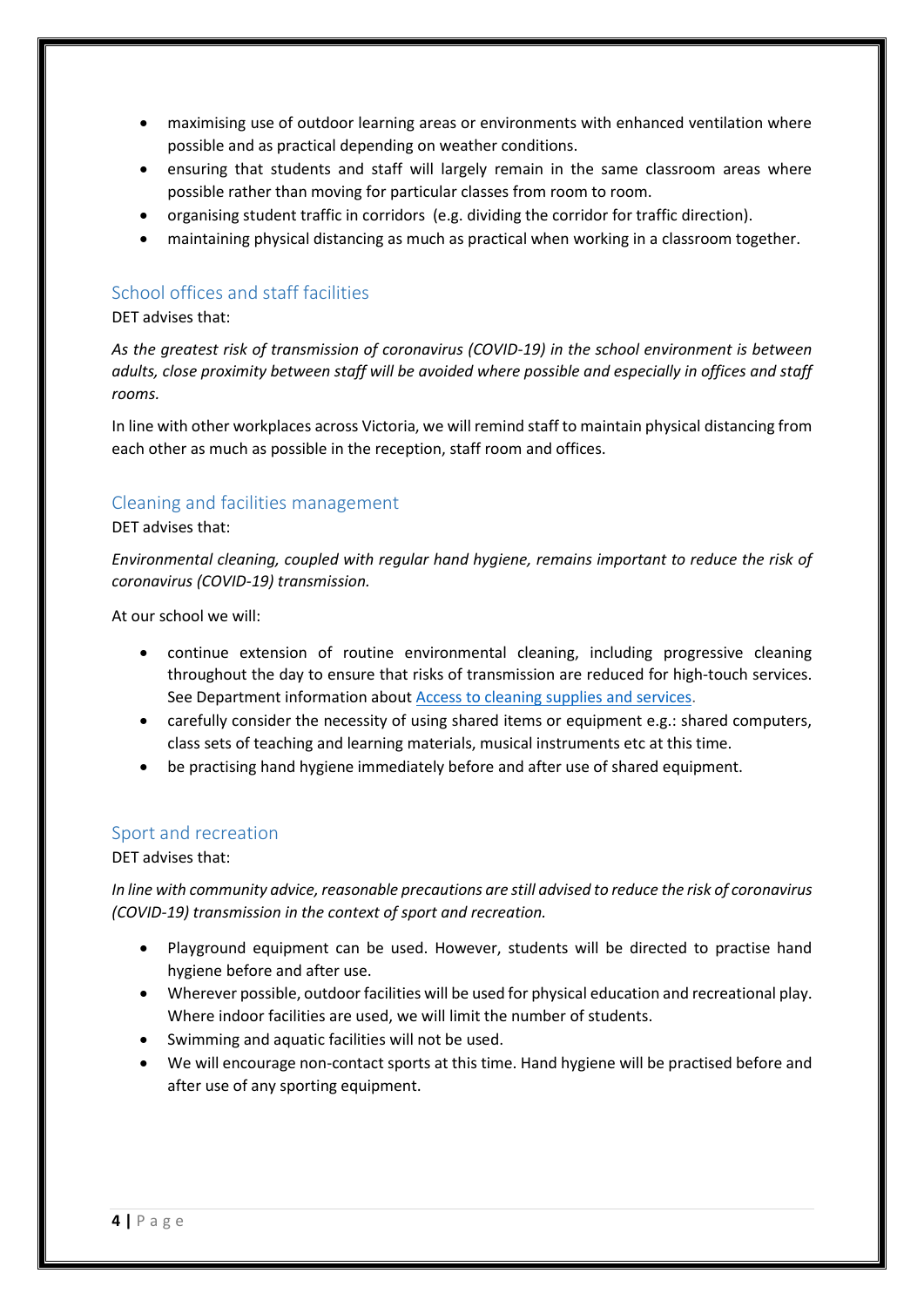## Provision of routine care and first aid

DET advises that:

*Physical distancing is not practical when providing direct care. In this situation standard precautions, including hand hygiene, are important for infection control.*

At our school:

- Standard precautions as per DET [Infectious Diseases policy](https://www.education.vic.gov.au/school/principals/spag/health/pages/infectiousdiseases.aspx) and e.g. DPS First Aid Policy, Anaphylaxis Management Policy, DPS Duty of Care Policy, DPS Medication Policy will be followed when providing first aid. For example, we will use gloves and an apron when dealing with blood or body fluids/substances.
- Hand hygiene will be practised before and after performing routine care or first aid.
- Additional Personal Protective Equipment (PPE), for example face masks, is not required to provide routine care or first aid for students who are well, unless such precautions are usually adopted in the routine care of an individual student.

## Management of an unwell student or staff member

#### DET advises that:

*It is important that any staff member or student who becomes unwell while at school returns home. While it is unlikely that a staff member or student who is unwell with flu-like symptoms will have coronavirus (COVID-19) there are some sensible steps schools can take while a student awaits collection by a parent or carer as a precaution.*

This means that at our school:

- Staff and students experiencing compatible symptoms with coronavirus (COVID-19), such as fever, cough or sore throat, will be isolated in an appropriate space with suitable supervision and collected by a parent/carer as soon as possible. Urgent medical attention will be sought where needed. Unwell students will not be permitted to travel home unsupervised.
- Where staff or students are experiencing compatible symptoms with coronavirus, we will ensure hand hygiene, physical distancing and (where possible) use of a face mask. See DET [guidance for the use of Personal Protective Equipment in education.](https://edugate.eduweb.vic.gov.au/sites/i/_layouts/15/WopiFrame.aspx?sourcedoc=/sites/i/Shared%20Documents/Guidance-for-the-use-of-PPE-in-education-settings.docx&action=default)
- Health care plans, where relevant, should be updated to provide additional advice on monitoring and identification of the unwell child in the context of coronavirus (COVID-19).
- If a staff member is unsure whether a student is unwell in the first instance we will contact the parent/carer to discuss any concerns about the health status of the student, and we will take a precautionary approach, requesting the parent/carer to collect their child if concerns remain. A trained staff member may take the temperature of the student, where appropriate, to support decision-making. Gloves will be worn for the purpose of taking a temperature.
- Staff or students experiencing compatible symptoms with coronavirus (COVID-19) should be encouraged to seek the advice of their healthcare professional who can advise on next steps. A medical certificate is not required to return to school after a period of illness, however staff and students should not return until symptoms resolve.
- If a student spreads droplets (for example by sneezing, coughing or vomiting), surfaces will be immediately cleaned with disinfectant wipes (and using gloves).